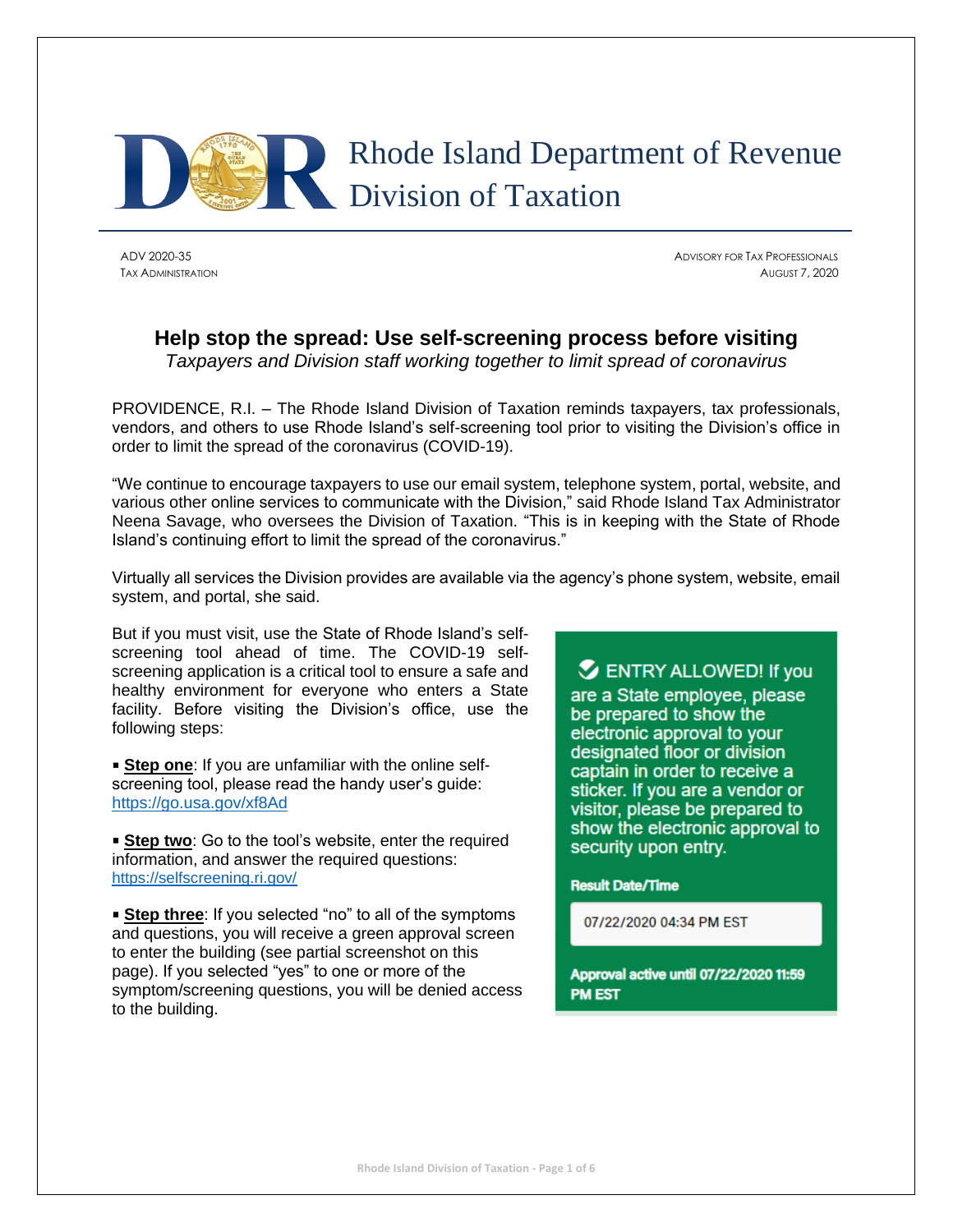#### **Mask mandate; social distancing**

If you must visit the Division, and successfully complete the self-screening application and receive a green approval, you may enter the Division's office. However, you must still wear a mask and maintain social distancing.

Wear a cloth face covering when entering and exiting the Powers Building (where the Division is located), and in all common areas, unless:

- You are exempt for physical health or mental health reasons;
- You are developmentally unable to effectively wear a mask;
- Wearing a mask would directly inhibit an activity of daily living, such as eating;
- Wearing a mask would negatively impact your safety (e.g., near open flames); or
- You can safely and consistently maintain six feet distance in an indoor or outdoor setting.

Individuals must wear a cloth face covering when at an entrance, exit, or common area of the Powers Building, including check-in, registration, reception, waiting areas, hallways, corridors, bathrooms, elevators, and stairways.

#### **Entry may be denied**

Remember: A State office can deny entry to members of the public who refuse to wear a face covering and who do not meet one of the exemptions listed above. Members of the public who attempt to enter a State office for services and do not have a mask will be questioned by security personnel or staff as to whether they meet one of the exemptions.

If they do not meet one of the exemptions and are seeking services, a reasonable accommodation, such as providing disposable masks at high-traffic offices, will be made. If the person refuses and does not meet any of the exemptions, that person will be asked to leave.

In addition, all individuals in public or in an establishment are required to maintain physical distancing at all times, to the extent feasible. (When physical distancing is not feasible, individuals should minimize the time of exposure to the extent possible.)



Also keep in mind that Division of Taxation employees are following strict State protocols as part of the State's effort to limit the spread of the coronavirus.

"We all have a role to play in working to keep this virus at bay, and we appreciate the patience and cooperation of our stakeholders as we all work together on this," Savage said.

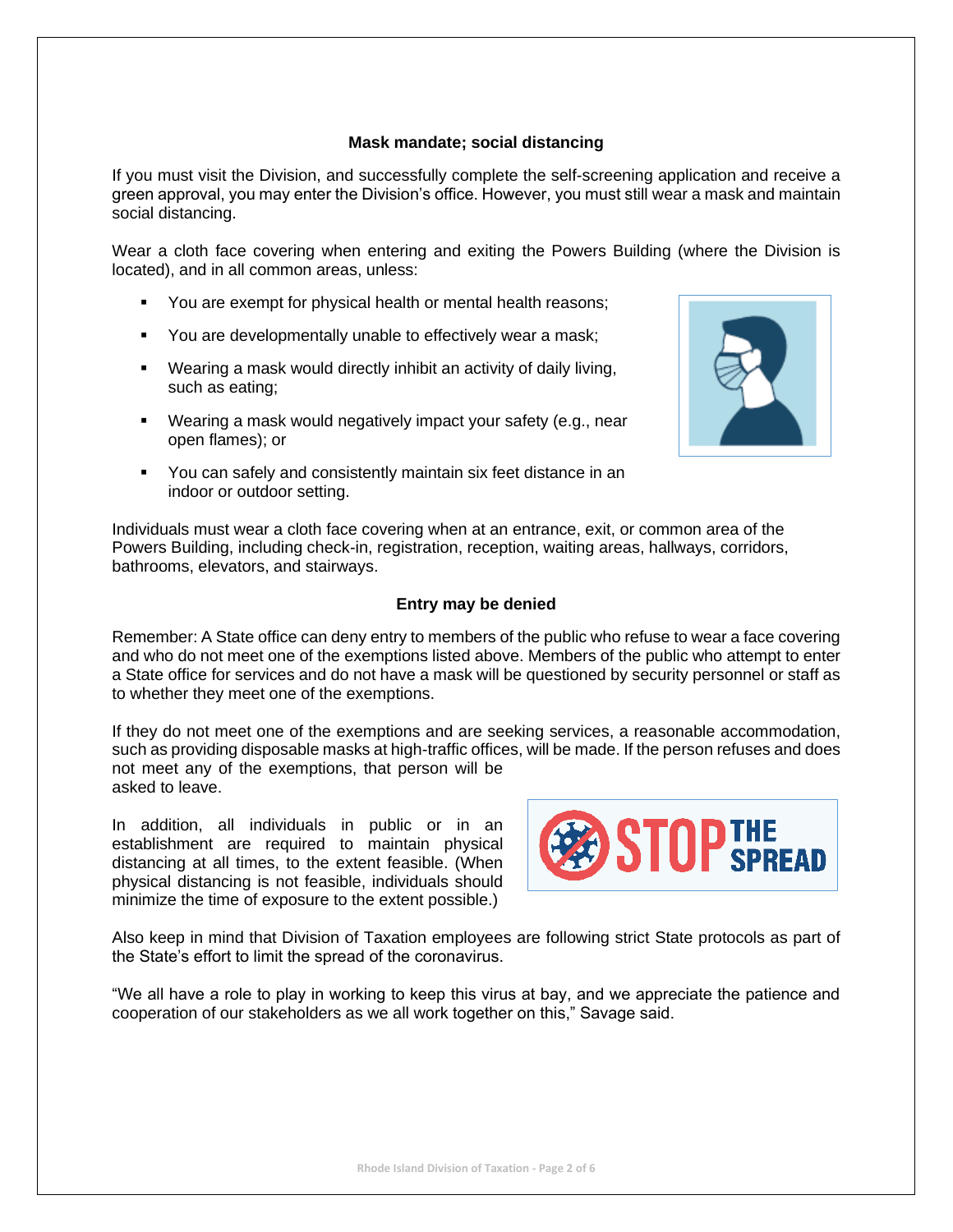For more information, the Division recommends that taxpayers, tax professionals, and others review the executive order issued by Rhode Island Governor Gina M. Raimondo and a regulation issued by the Rhode Island Department of Health amid the pandemic.<sup>1</sup> Also:

- Read the "Reopening RI" COVID-19 screening tool:<https://tinyurl.com/y2o6sdkj>
- See the "Reopening RI" website for more information:<https://reopeningri.com/>
- See the Rhode Island Department of Health website:<https://health.ri.gov/covid/>

#### **Division remains open**

Although the Division's office is open during its normal business hours, the Division still encourages taxpayers, tax professionals, and others to avoid visiting the office due to the pandemic. Instead, use email and phones to contact the agency. Also use the Division's website and portal.

Forms, instructions, notices, rulings, and other publications are available 24 hours a day, seven days a week, from the Division's website: [www.tax.ri.gov.](http://www.tax.ri.gov/) A more detailed listing of the Division's most frequently used phone numbers, email addresses, and web addresses appears elsewhere in this Advisory. Keep in mind that payments may be made electronically, and returns may be filed electronically. In addition, the Division continues to issue tax refunds, and still accepts paper filings and payments by check via the United States Postal Service and via private delivery service.

#### **Refunds increase**

The total amount of refunds issued by the Division so far this year is approximately \$313 million, compared with approximately \$286 million at the same point last year, an increase of 9.4%.

The Division has issued more than 479,000 personal income tax refunds so far this year, compared with approximately 463,000 at the same point last year, an increase of 3.5%.

The average refund amount so far this year is approximately \$654, compared with approximately \$619 at the same point last year, an increase of 5.7%. (For the exact numbers, please see table below.)

| Rhode Island Division of Taxation refunds at a glance* |                           |                   |  |
|--------------------------------------------------------|---------------------------|-------------------|--|
|                                                        |                           |                   |  |
| AMOUNT OF REFUNDS TY 2018                              | AMOUNT OF REFUNDS TY 2019 | <b>DIFFERENCE</b> |  |
| \$286,729,795.99                                       | \$313,551,140.01          | $+9.4%$           |  |
|                                                        |                           |                   |  |
| NUMBER OF REFUNDS TY 2018                              | NUMBER OF REFUNDS TY 2019 | <b>DIFFERENCE</b> |  |
| 463,476                                                | 479,680                   | $+3.5%$           |  |
|                                                        |                           |                   |  |
| AVERAGE REFUND TY 2018                                 | AVERAGE REFUND TY 2019    | <b>DIFFERENCE</b> |  |
| \$618.65                                               | \$653.67                  | $+5.7%$           |  |

\* TY means tax year. Table shows data for Rhode Island personal income tax refunds. Some amounts are rounded. Tax year 2018 data as of August 3, 2019. Tax year 2019 data as of August 3, 2020.

<sup>&</sup>lt;sup>1</sup> [Executive Order 20-41,](https://governor.ri.gov/documents/orders/Executive-Order-20-41.pdf) which was renewed by [Executive Order 20-60,](https://governor.ri.gov/documents/orders/Executive-Order-20-60.pdf) an[d Regulation 216-RICR-50-15-7](https://risos-apa-production-public.s3.amazonaws.com/DOH/REG_11139_20200708145414.pdf), "Safe Activities By Covered Entities During the COVID-19 Emergency".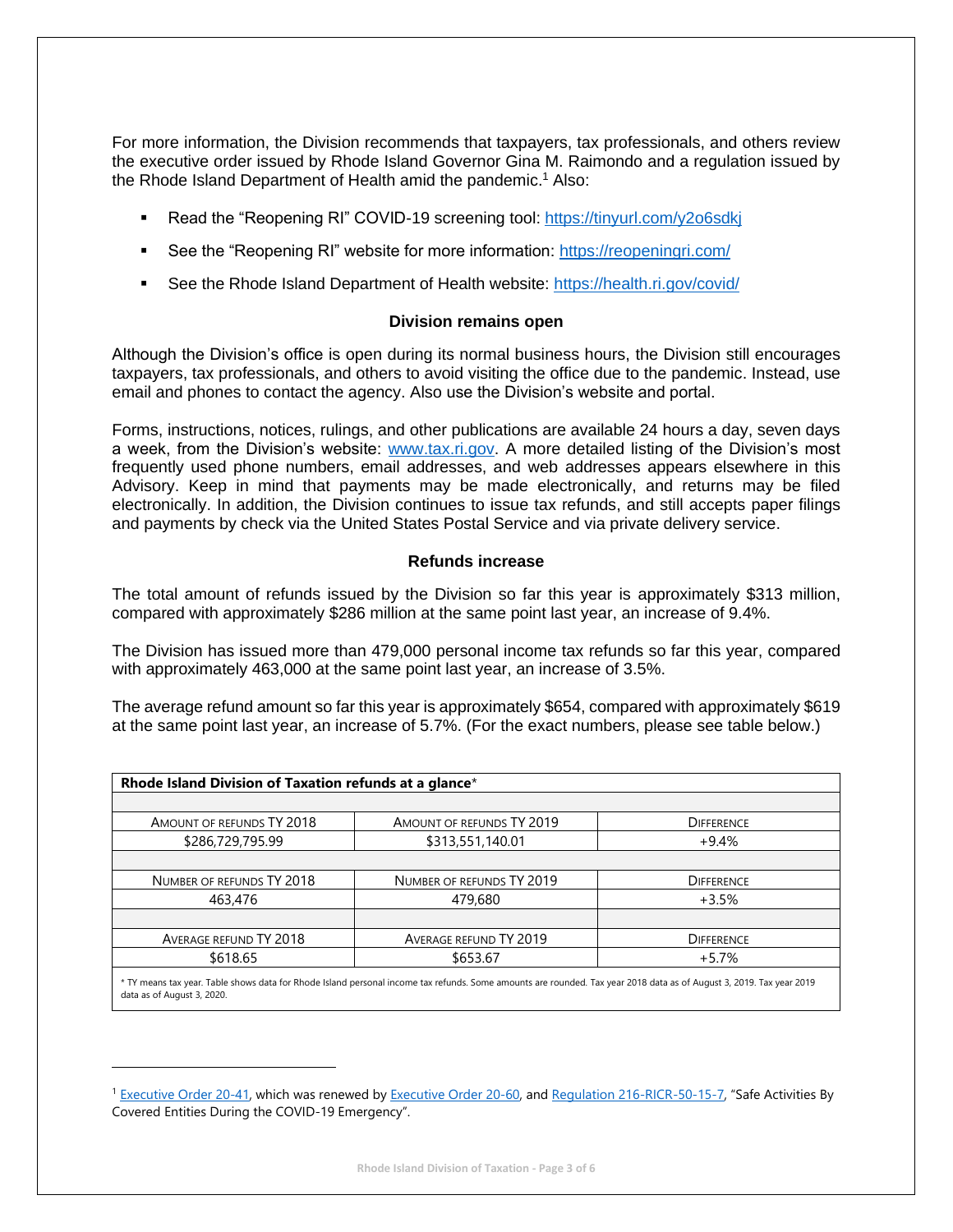#### **E-filing is up**

The Division urges tax professionals and taxpayers to file returns electronically. E-filing is quick, results in fewer errors, and gives taxpayers the option to have their refunds deposited directly into their bank or credit union accounts. (Direct deposit is not an option for paper-filed returns.)

So far this year, the Division has processed more Rhode Island personal income tax returns overall. In addition, the number of e-filed returns is up, while the number of paper returns is down. In total, 90.53% of all Rhode Island personal income tax returns filed so far this year have been e-filed, compared with 88.98% at the same point last year.

| Rhode Island Division of Taxation returns at a glance* |                          |                   |
|--------------------------------------------------------|--------------------------|-------------------|
| E-FILED RETURNS, TY 2018                               | E-FILED RETURNS, TY 2019 | <b>DIFFERENCE</b> |
| 559,558                                                | 576,568                  | $+3.0%$           |
|                                                        |                          |                   |
| PAPER RETURNS, TY 2018                                 | PAPER RETURNS, TY 2019   | <b>DIFFERENCE</b> |
| 69,280                                                 | 60,338                   | $-12.9%$          |
|                                                        |                          |                   |
| TOTAL RETURNS, TY 2018                                 | TOTAL RETURNS, TY 2019   | <b>DIFFERENCE</b> |
| 628,838                                                | 636,906                  | $+1.3%$           |

\* TY means tax year. Tax year 2018 data as of August 3, 2019. Tax year 2019 data as of August 3, 2020. Some amounts are rounded. "E-filed" means electronically filed returns.

**Reminder**

The Rhode Island Division of Taxation is working with other State agencies to limit the spread of the coronavirus (COVID-19).

To that end, the Division strongly recommends that taxpayers, tax professionals, and others avoid visiting the Division's office. Virtually all services that the Division provides are available through the Division's website, email and phone systems, and portal. (Contact information is included in this Advisory.)

If you must visit, **[screen yourself ahead of time](https://selfscreening.ri.gov/)**, wear a mask, and maintain social distancing. Use the Division's drop box to leave important documents. The drop box is located on the first floor of the Powers Building at One Capitol Hill, Providence, Rhode Island.

*Note: The following page includes list of frequently used email addresses, phone numbers, and web addresses.*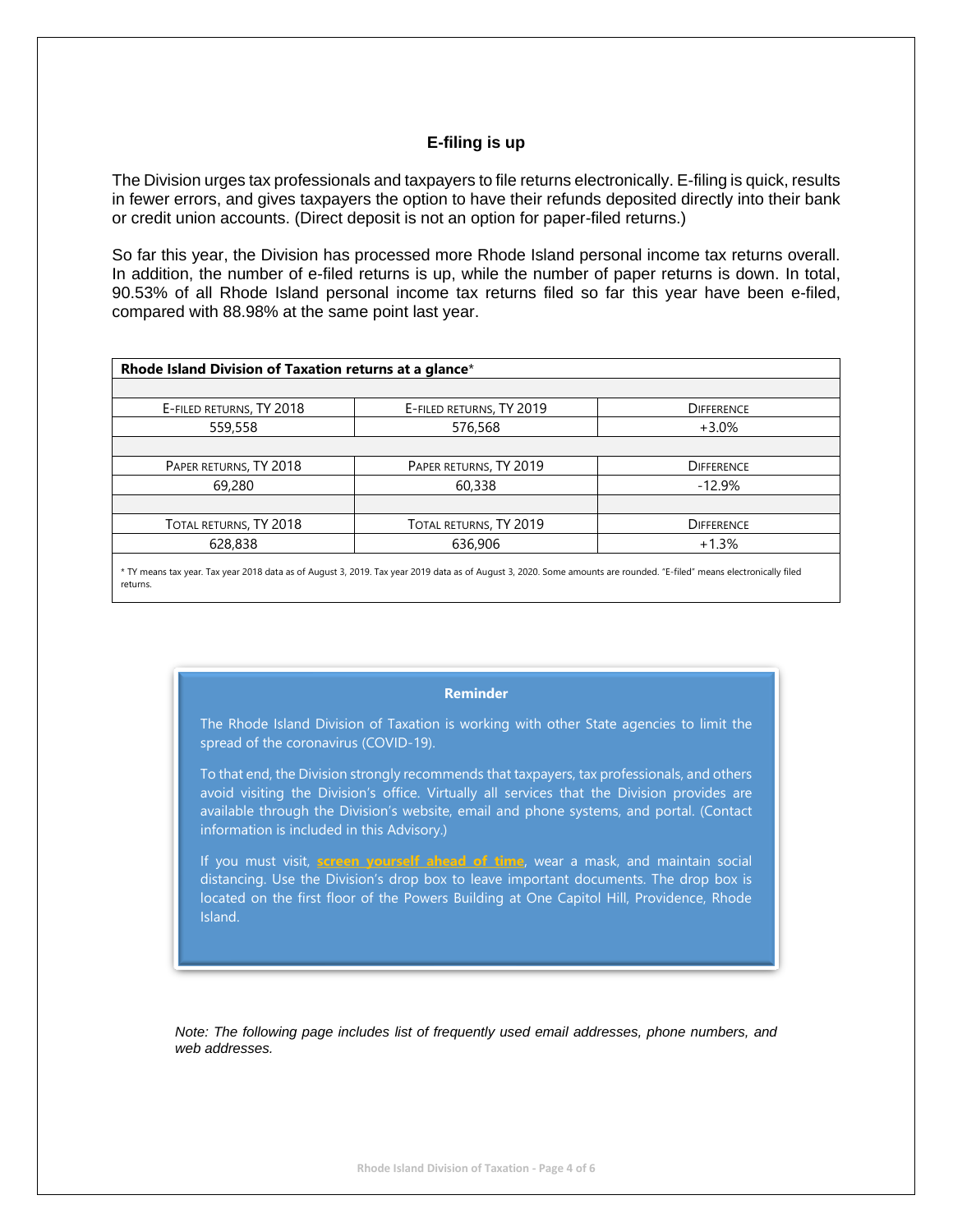#### **Contact information**

| Rhode Island Division of Taxation - key phone numbers, email addresses  |                            |                            |
|-------------------------------------------------------------------------|----------------------------|----------------------------|
| Personal income tax                                                     | (401) 574-8829 (option #3) | Tax.Assist@tax.ri.gov      |
| Forms and instructions                                                  | (401) 574-8970             | Tax.Forms@tax.ri.gov       |
| Sales/use tax, cigarette tax                                            | (401) 574-8955             | Tax.Excise@tax.ri.gov      |
| Collections                                                             | (401) 574-8941             | Tax.Collections@tax.ri.gov |
| Portal                                                                  | (401) 574-8484             | TaxPortal@tax.ri.gov       |
| Corporate and business taxes                                            | (401) 574-8935             | Tax.Corporate@tax.ri.gov   |
| Estate tax                                                              | (401) 574-8829 (option #8) | Tax.Estate@tax.ri.gov      |
| Sale of real estate by nonresident                                      | (401) 574-8829 (option #4) | Tax.Assist@tax.ri.gov      |
| Employer taxes (including UI, TDI)                                      | (401) 574-8700             |                            |
| Registering a business                                                  | (401) 574-8938             |                            |
| Main phone number                                                       | (401) 574-8829             |                            |
| Phones are typically staffed from 8:30 a.m. to 3:30 p.m. business days. |                            |                            |

*The following table includes some of the most frequently used phone numbers and email addresses.*

*The following table includes some of the most frequently used web addresses.*

| Rhode Island Division of Taxation - frequently used web addresses* |  |  |  |  |
|--------------------------------------------------------------------|--|--|--|--|
| http://www.tax.ri.gov/                                             |  |  |  |  |
| http://www.tax.ri.gov/COVID/                                       |  |  |  |  |
| http://www.tax.ri.gov/taxforms/                                    |  |  |  |  |
| http://www.tax.ri.gov/misc/efile.php                               |  |  |  |  |
| https://www.ri.gov/taxation/refund/                                |  |  |  |  |
| https://taxportal.ri.gov/                                          |  |  |  |  |
| https://www.ri.gov/taxation/business/index.php                     |  |  |  |  |
| http://www.tax.ri.gov/misc/creditcard.php                          |  |  |  |  |
| http://www.uitax.ri.gov/                                           |  |  |  |  |
| http://www.tax.ri.gov/contact/                                     |  |  |  |  |
| http://rhodeislandtax.blogspot.com/                                |  |  |  |  |
| https://twitter.com/RhodelslandTax                                 |  |  |  |  |
|                                                                    |  |  |  |  |

\* Electronic filings and payments may be made via tax-preparation software, the [Division's portal](https://taxportal.ri.gov/), online b[y credit card or debit card,](http://www.tax.ri.gov/misc/creditcard.php) or the Business Tax Filings [webpage](https://www.ri.gov/taxation/business/index.php) (depending on the filing and/or payment – not all methods accept all filings/payments. A third-party charge applies to payments by credit card/debit card).

*Note: The following page includes a copy of the Rhode Island Department of Administration's tool to screen visitors and others for symptoms of the coronavirus.*